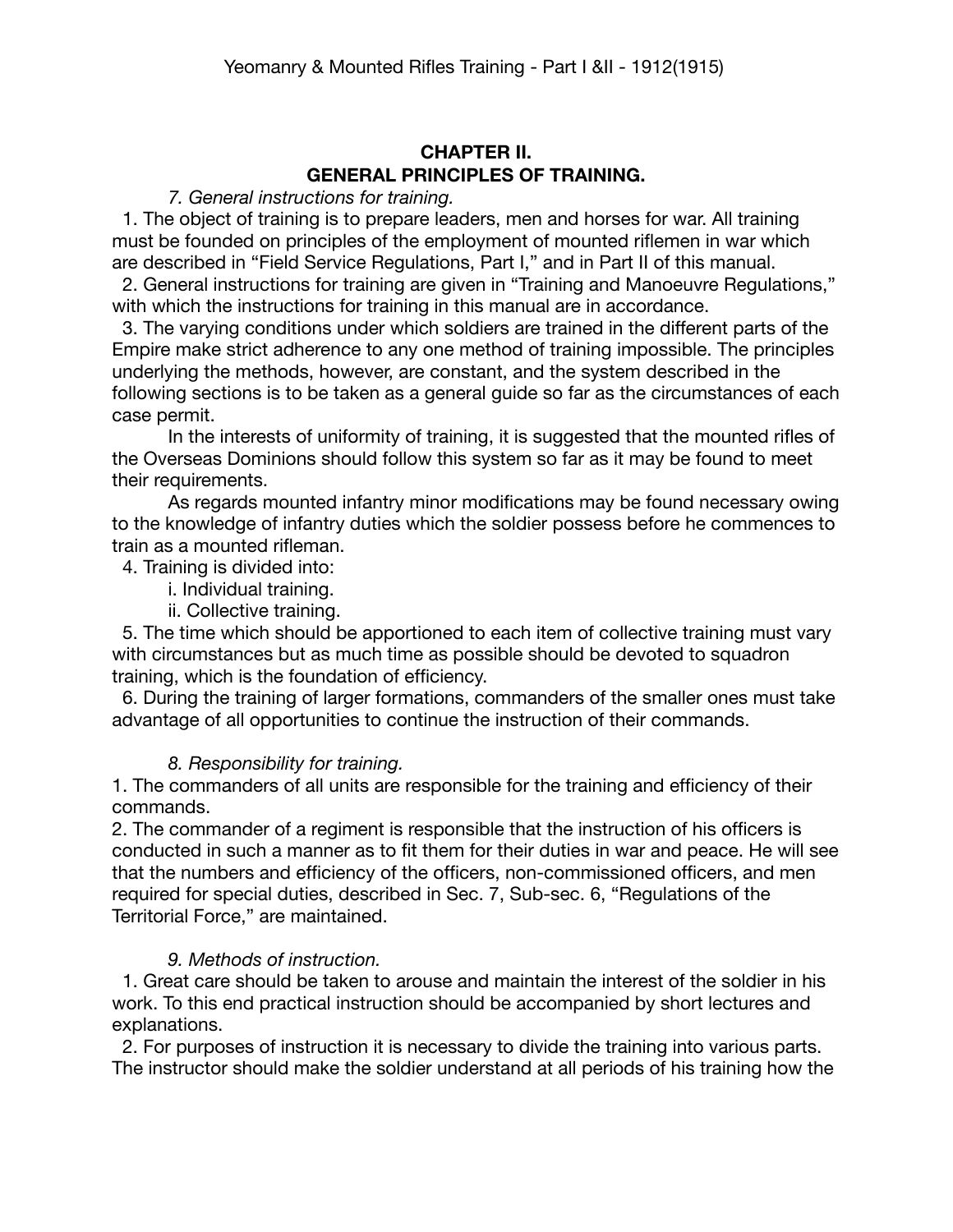various parts fit him for his duties in war and that, while it is necessary for him to be efficient in each part, it is a combination of the knowledge so acquired which produces a well-trained soldier.

### *10. The soldierly spirit.*

 1. To be certain of success in war troops should possess the proper soldierly spirit, that is to say they should have discipline, boldness, determination, endurance, unselfishness, and self control, and all the other high moral qualities required in a soldier.

 2. The soldierly spirit should therefore be encouraged through-out the training. All ranks should be taught that orders must be unhesitatingly obeyed, that complaining and dissatisfaction are fatal to success, and that cheerfulness when in danger or when suffering is a necessary quality in a soldier.

## *11. The individual training of recruits.*

 1. The programmes of work should be arranged with as great variety as possible, and must be suited to the aptitude of the individual recruit; monotony, with its consequent loss of interest, must be avoided. Clearness and simplicity in the instruction are of great importance.

 2. The training (prescribed in Appendix 6 of "Regulations for the Territorial Force") will comprise:

Instruction in interior economy and routine duties.

Chapters III and IV of this manual.

Instruction in the use of ground for cover and observation.

Elementary instruction in night operations (Sec. 119).

Musketry instruction and firing of the recruits' course ("Musketry Regulations, Part I").

Map reading ("Manual of Map Reading and Field Sketching").

 3. It is important that the training of recruits should be completed as early in the year as possible in order that the annual period of training in camp may be devoted to collective training.

### *12. The individual training of officers, non-commissioned officers and trained soldiers.*

This will consist of:

i. The training of every officer, non-commissioned officer, and man in the handling of his weapons as laid down in this manual.

ii. The training of officers in professional duties as laid down in "Regulations for the Territorial Force," and in "Training and Manoeuvre Regulations."

iii. The training of non=commissioned officers, and privates likely to become noncommissioned officers, in the solution of small tactical problems with and without troops ("Training and Manoeuvre Regulations" and Sec. 113 of this Manual.).

iv. Equitation (Chapter I) and horsemastership ("Animal Management").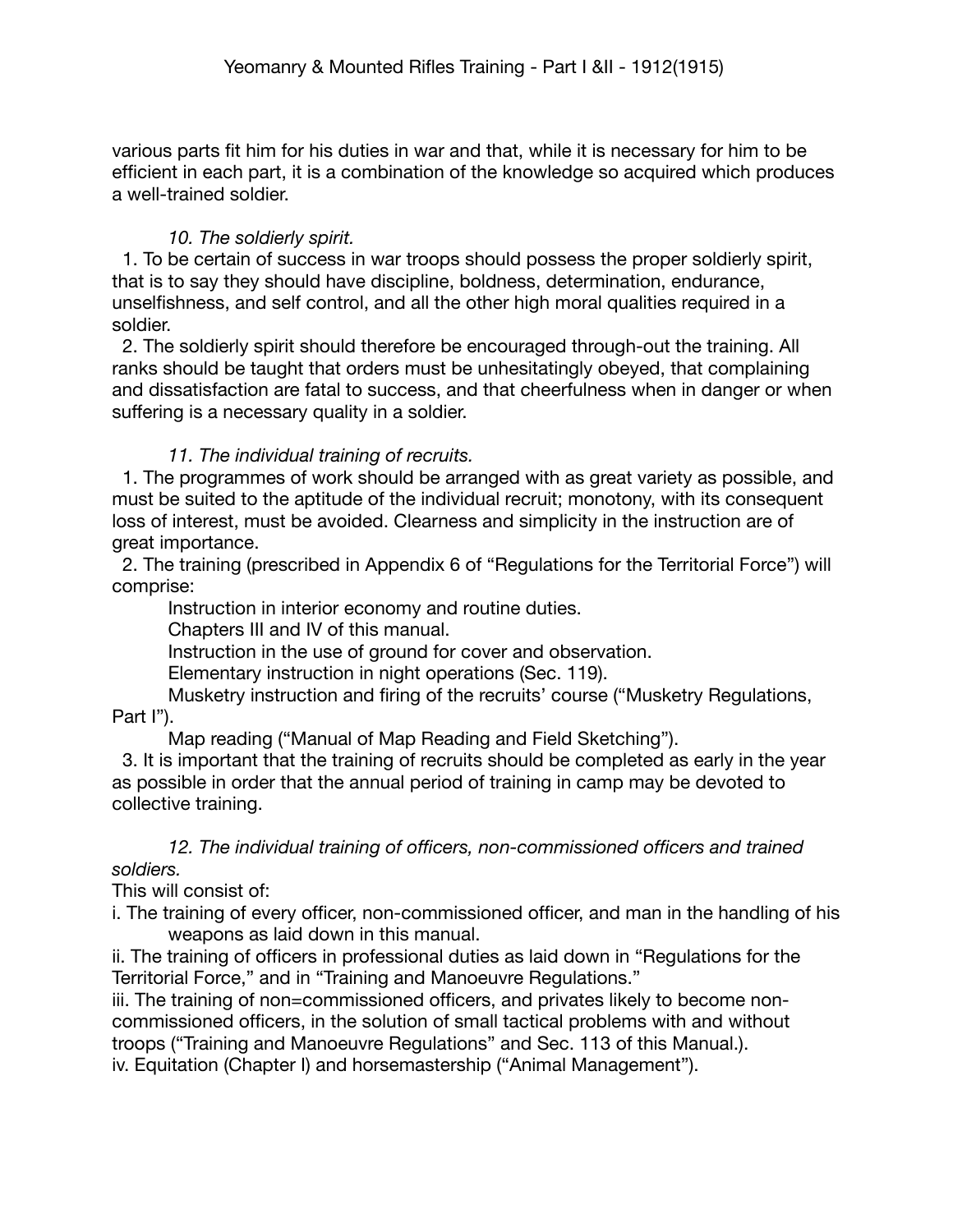v. Practice in judging distance and in aiming under varied conditions.

vi. Map reading ("Manual of Map Reading and Field Sketching").

vii. Signalling ("Training Manual- Signalling").

viii. Training of selected men as scouts (Chapter VI).

ix. Preliminary training of machine gun section (Sec. 14)

x. Training of the sanitary detachment and stretcher bearers ("Manual of Elementary Military Hygiene" and "Royal Army Medical Corps Training").

# *13. Collective training.*

Collective training consists of the training of the section, troop, squadron, regiment and brigade. It is important that this training should as far as possible progressive, beginning with that of the smallest unit, and that in each case the training should be carried out under the commander of the section, troop, squadron, &C., as the case may be. Confidence in leaders in war is best assured when the leaders are the instructors in peace. As a general rule the peace training of yeomanry cannot be carried further than squadron training with advantage.

## *14. The training of machine gun sections.*

1. The number of non-commissioned officers and privates required for a machine gun section in war will be trained as the regimental machine gun section. A reserve section will be trained as opportunities occur.

 2. An officer will be selected in each regiment to command and train the machine gun section, under the orders of the regimental commander.

Officers, non-commissioned officers and men selected for the machine guns should remain with it as long as possible in order that they may require a high standard of skill.

Men of the regimental machine gun section will fire the practices prescribed in "Musketry Regulations, Part I," with one of the squadrons of the regiments, but at other times will be at the squadrons of the regiment, but at other times will be at the disposal of the machine gun officer for instruction. The classification of detachments will be determined by the regimental commander after the annual machine gun course.

 3. The training of the machine gun section will be divided into three periods as under. A programme should be drawn up by the machine gun officer in order to ensure that the instruction is systematic and that no detail is overlooked.

## *i. First period. Elementary training.*

Training will consist of instruction in the mechanism of the gun (see handbook of the gun); in the drill and methods of laying, ranging, and firing; in the general characteristics of the gun.

## *ii. Second period.*

As soon as the men of a section are thoroughly conversant with the mechanism of the gun they will be exercised in firing the gun ("Musketry Reg. Part I") - and will carry out further training in open country. During this training the sections should be practised in bringing the gun into action; in fire discipline; in fire control; in laying and